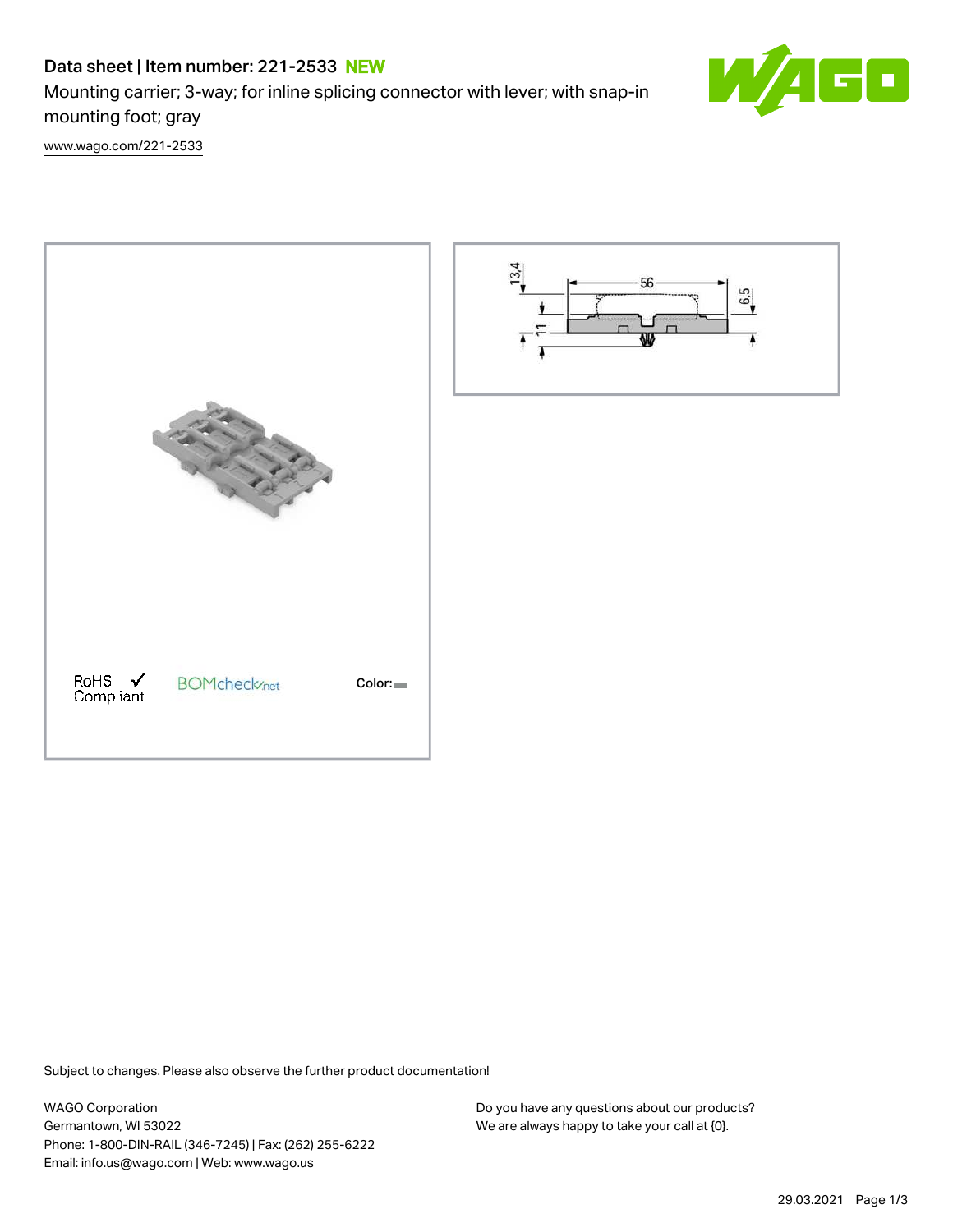[www.wago.com/221-2533](http://www.wago.com/221-2533)





### Data Physical data

| Width                   | 29.8 mm / 1.173 inch |
|-------------------------|----------------------|
| Height from the surface | 6.5 mm / 0.256 inch  |
| Depth                   | 56 mm / 2.205 inch   |

## Material data

| Color         | arov |
|---------------|------|
| <i>Mainhy</i> | . .  |

#### Commercial data

| Packaging type        | <b>BOX</b>    |
|-----------------------|---------------|
| Country of origin     | CΝ            |
| <b>GTIN</b>           | 4055144066456 |
| Customs tariff number | 3926909985    |

#### Compatible products

assembling

Item no.: 209-119

Subject to changes. Please also observe the further product documentation!

WAGO Corporation Germantown, WI 53022 Phone: 1-800-DIN-RAIL (346-7245) | Fax: (262) 255-6222 Email: info.us@wago.com | Web: www.wago.us

Do you have any questions about our products? We are always happy to take your call at {0}.